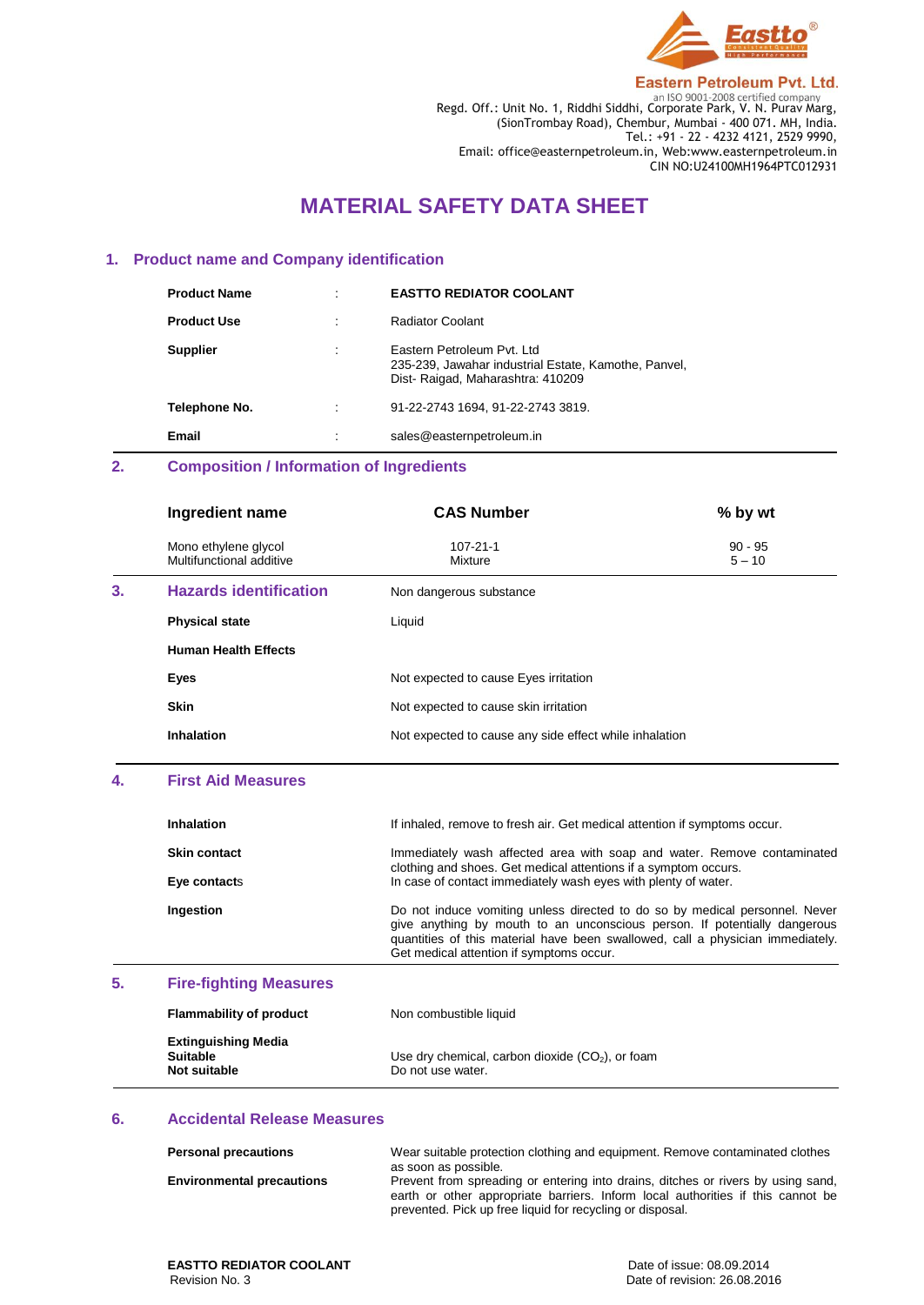

#### Eastern Petroleum Pvt. Ltd.

**Regd. Off.: Unit No. 1, Riddhi Siddhi, Corporate Park, V. N. Purav Marg,** Regd. Off.: Unit No. 1, Riddhi Siddhi, Corporate Park, V. N. Purav Marg, (SionTrombay Road), Chembur, Mumbai - 400 071. MH, India. Tel.: +91 - 22 - 4232 4121, 2529 9990, Email: office@easternpetroleum.in, Web:www.easternpetroleum.in CIN NO:U24100MH1964PTC012931

| Clean up method- small spillage   | Dilute with water and absorb with an inert dry material and place in an                                                                                                                     |
|-----------------------------------|---------------------------------------------------------------------------------------------------------------------------------------------------------------------------------------------|
| Clean up methods - large spillage | appropriate waste disposal container<br>Absorb with an inert material and put the spilled material in an appropriate waste<br>disposal. Dispose of in accordance with regional regulations. |

# **7. Handling and Storage**

.

|    | Handling                                       | Handle in accordance with good industrial hygiene and safety practices. If<br>handled at elevated temperatures or with high speed mechanical equipment,<br>vapours or mists might be released and require a well ventilated workplace. |
|----|------------------------------------------------|----------------------------------------------------------------------------------------------------------------------------------------------------------------------------------------------------------------------------------------|
|    | <b>Storage</b>                                 | Store at ambient temperature or with lowest necessary heating as required for<br>ease of handling.                                                                                                                                     |
| 8. | <b>Exposure Controls / Personal Protection</b> |                                                                                                                                                                                                                                        |
|    | <b>Control parameters</b>                      | Exposure via air and normal handling                                                                                                                                                                                                   |

**Personal protection equipment**

| <b>Respiratory protection</b><br><b>Hand protection</b> | Avoid inhalation use suitable mask with filter if necessary.<br>Wear protective gloves if there is a risk of skin contact. |
|---------------------------------------------------------|----------------------------------------------------------------------------------------------------------------------------|
| Eye protection                                          | For eyes protection wear safety goggles.                                                                                   |
| Skin and body protection                                | Use protective cloths and gloves.                                                                                          |
| <b>Hygienic measures</b>                                | Act in accordance with good industrial Hygiene and safety practice.                                                        |
|                                                         |                                                                                                                            |

#### **9. Physical and Chemical Properties**

| <b>CHARCTERISTICS</b>        | <b>EASTTO REDIATOR COOLANT</b> |
|------------------------------|--------------------------------|
| Physical state               | Liquid                         |
| Odour                        | Mild                           |
| Sp.gravitygm/ml              | 11                             |
| Colour                       | Bluish green                   |
| Solubility in water          | soluble                        |
| рH                           | 9.2                            |
| Boiling point <sup>o</sup> C | 155                            |

#### **10. Stability and Reactivity**

|     | <b>Reactivity and stability</b><br><b>Conditions to avoid</b><br><b>Hazardous decomposition products</b><br>Hazardous polymerization | Stable at normal conditions and decompose at higher temperature.<br>Excessive heating and highly oxidizing agents<br>Hazardous decomposition products are not expected to form during normal<br>storage.<br>Polymerization will not occur. |
|-----|--------------------------------------------------------------------------------------------------------------------------------------|--------------------------------------------------------------------------------------------------------------------------------------------------------------------------------------------------------------------------------------------|
| 11. | <b>Toxicological Information</b>                                                                                                     |                                                                                                                                                                                                                                            |
|     | Potential chronic health effects<br>Carcinogenicity                                                                                  | No known significant effects or critical hazards.                                                                                                                                                                                          |
| 12. | <b>Ecological Information</b>                                                                                                        |                                                                                                                                                                                                                                            |
|     | <b>Environment effect:</b>                                                                                                           | Will not have chronic effect on aquatic environment                                                                                                                                                                                        |
| 13. | <b>Disposal considerations</b>                                                                                                       |                                                                                                                                                                                                                                            |
|     | Waste disposal procedure:                                                                                                            | Place contaminated materials in a disposable container and dispose of in<br>accordance with Local, State environmental regulations and contact local<br>environment and health authorities to get the permission for waste disposal.       |
| 14. | <b>Transport Information</b>                                                                                                         | Not classified as hazardous for transport (DOT, TDG, IMO/IMDG, IATA/ICAO)                                                                                                                                                                  |